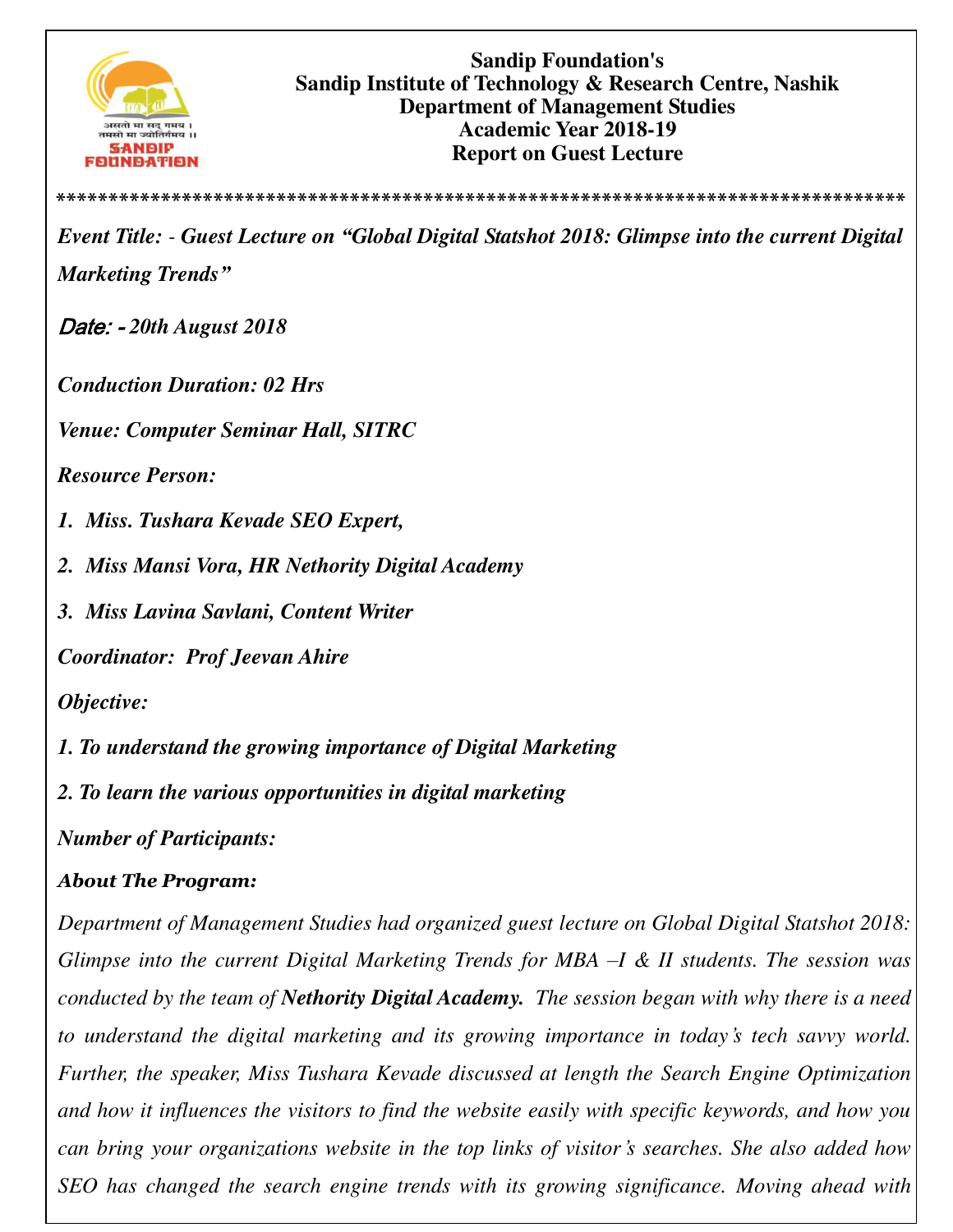*session the very next speaker Miss. Lavina Savlani, highlighted on the aspects of content in digital marketing. Why content is important for your organization and what sort of information one need to provide with to the visitors. Miss. Lavina also put some light on what information can gain and attracts traffic to your website, maybe for that matter if someone is a blogger, writer, business writer or a content creator. Later on the session was took over by the Miss. Mansi Vora who focused on the various opportunities available in Digital Marketing, and how they are going to be reach the great heights in coming years. She spotlighted on the opportunities like the growing importance of Digital Marketing, SEO experts and for the Content Creators.* 

## *Outcome:*

*1. Students were able to upgrade themselves with the trends and importance of Digital Marketing for today's tech savvy world.* 

*2. Students come to know the various opportunities available in Digital Marketing with their growing importance in marketing.* 

## *Photograph:*

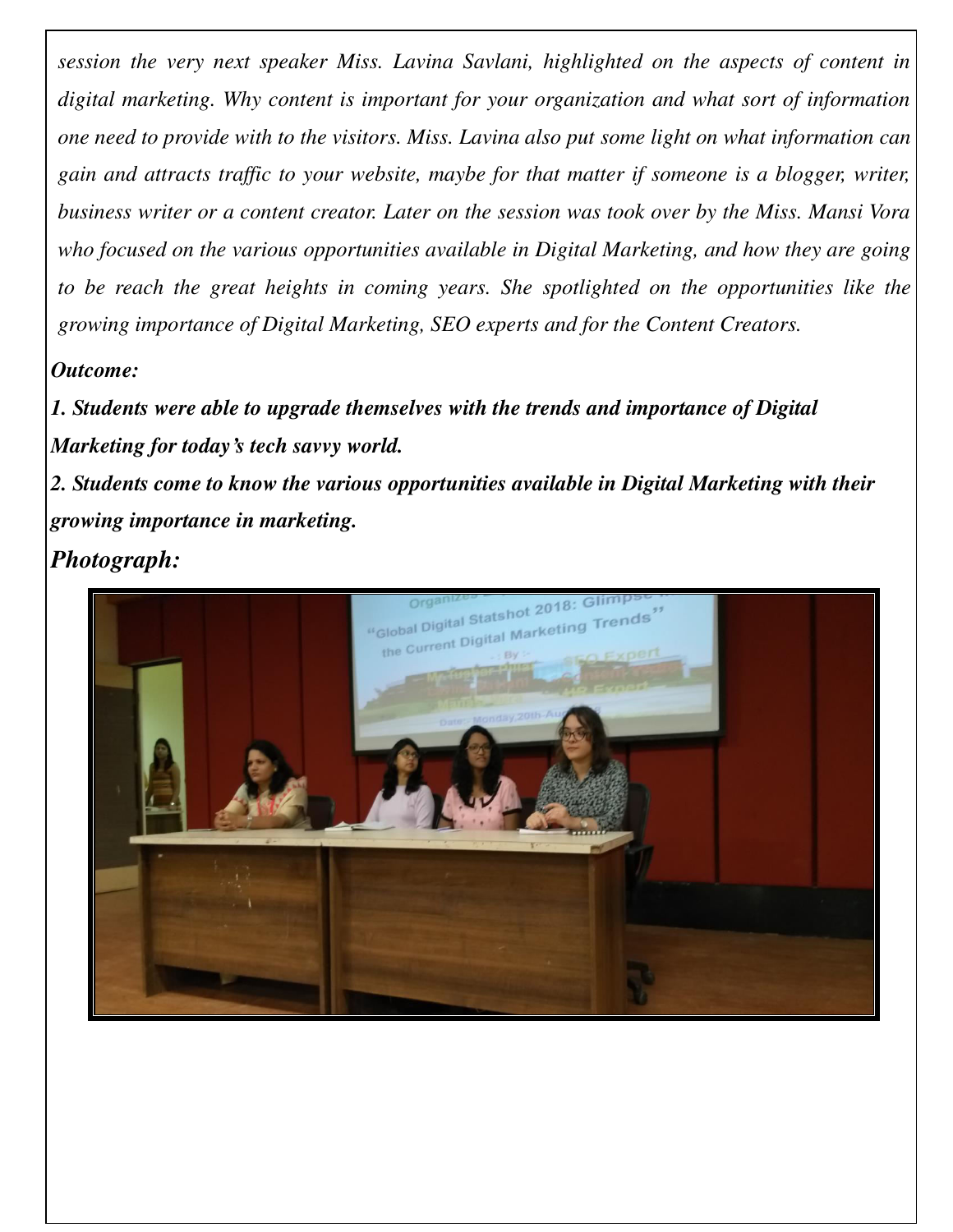